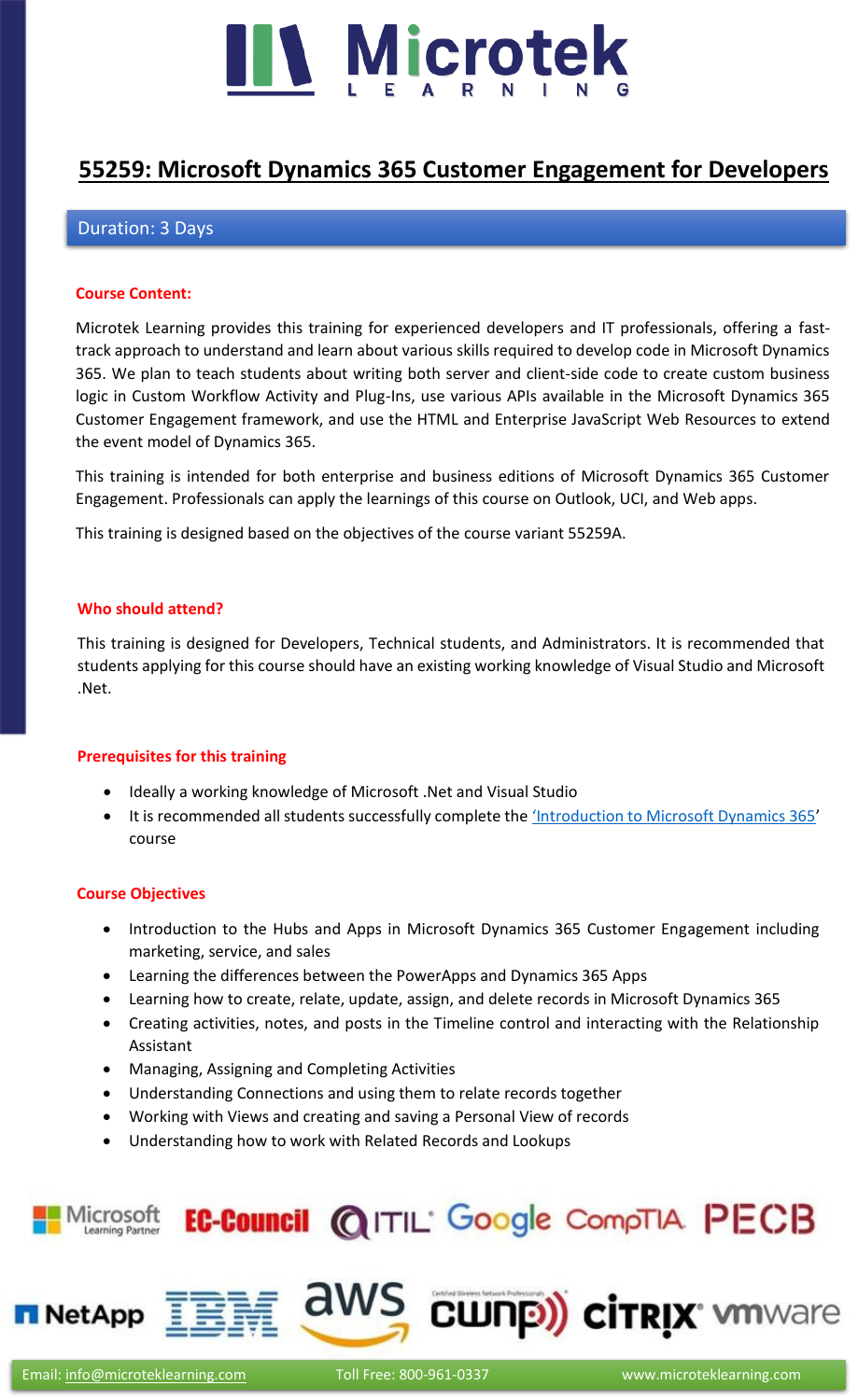

- Sharing records and viewing with other Users
- Performing bulk operations on records
- Configuring Personal Options to personalize the user experience
- Tracking Appointments and Email in Outlook against records in Dynamics 365
- Finding information using Advanced Find, Quick Find, and Global Search,
- Exploring tools such as Reports and creating a Custom Report using the Report Wizard
- Creating a Dashboard and Personal Chart and set as your homepage

# **Detailed Course Outline:**

## **Module 1: Introduction to Dynamics 365 Development**

This module introduces the concept of developing and extending the Microsoft Dynamics 365 Framework. You will learn about the tools and resources that are available to developers and administrators as well as best practice methodologies and fundamentals.

#### **Lessons**

- Introduction to Dynamics 365 Development
- Dynamics 365 Developer Options
- Development Tools for Dynamics 365
- The Customer Engagement Toolkit (formally SDK)
- Dynamics 365 Development Environments
- Valuable Skills for Dynamics 365 Development
- Further reading and resources

**Lab:** Dynamics 365 Developer Orientation

- Review Developer Resources
- Review the Developer Center and Forums
- Download a package from NuGet
- Review the Developer Resources
- Review the Lab Files
- Install the Sample Data

After completing this module, students will be able to:

- Be familiar with the Customer Engagement Toolkit and how to set up Visual Studio
- Understand the key skills required to develop and extend Dynamics 365
- Know where to find help and further reading resources
- Describe the key features and tools available to developers in Microsoft Dynamics 365 CE Version 9

# **Module 2: The Dynamics 365 API**

This module presents the various Developer resources, Web Services, and APIs available to developers in Microsoft Dynamics 365. You will learn how to write code to consume the Web Service API endpoints using Microsoft .Net C# in Visual Studio in this module.

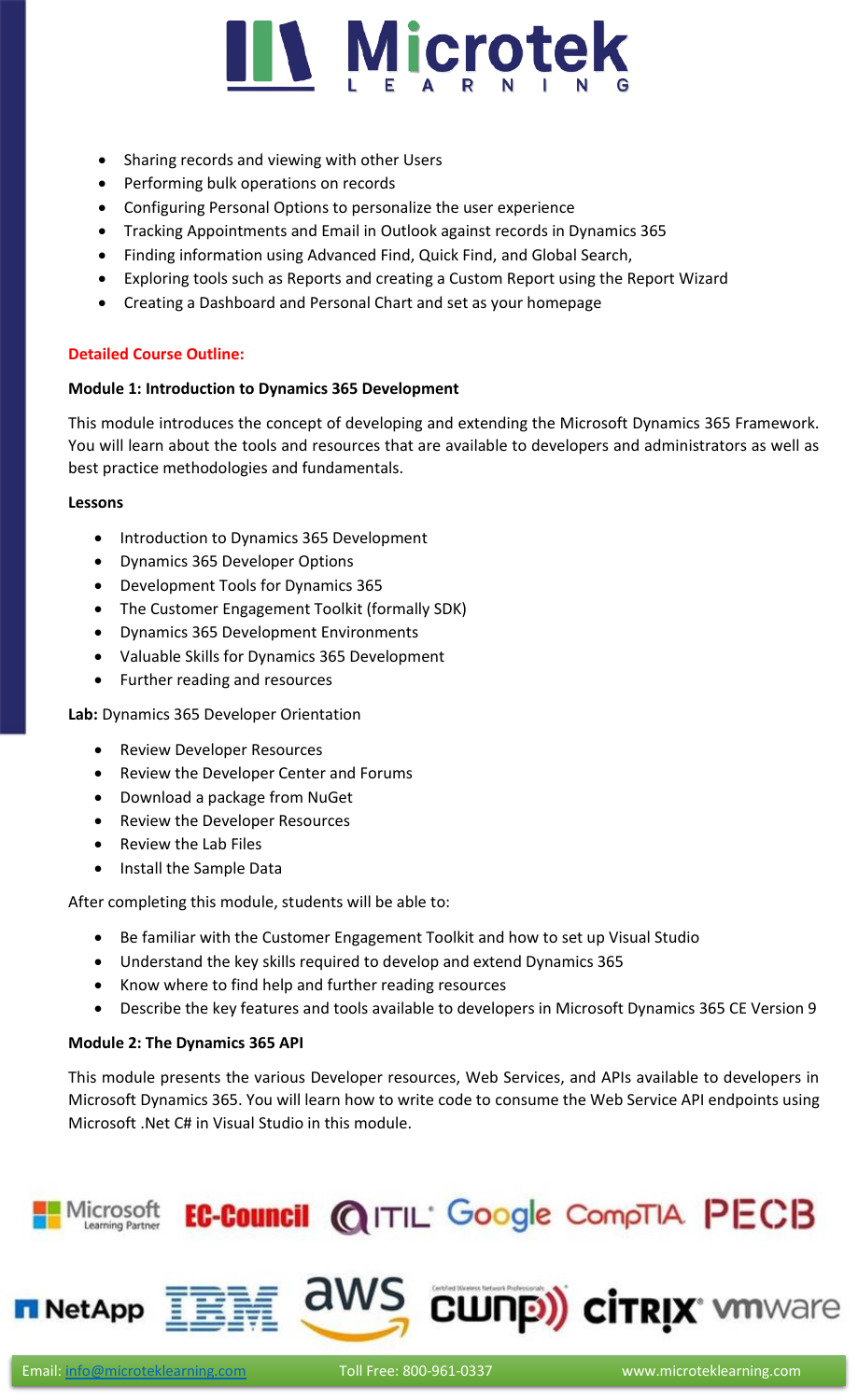

#### **Lessons**

- Introduction to the Dynamics 365 API's
- Authentication Considerations
- The Web API
- The Discovery Web Service
- The Organization Web Service
- Core Assemblies
- Early and Late-bound classes
- The Code Generation Tool
- Service Context
- CRUD Operations
- Using the Query Expression Class
- Using LINQ
- Using FetchXML

**Lab:** Using the Dynamics 365 Web API with Server-side code

- Set up the Visual Studio Project
- Develop an App to perform operations using the Web API
- Test your App

**Lab:** Query Records in Dynamics 365

- Set up the Visual Studio Project
- Query Dynamics 365 using the Query Expression Class
- Display Dynamics 365 records in an external App

**Lab:** CRUD Operations in Dynamics 365

- Set up the Visual Studio Project
- Create Early Bound Classes
- Using LINQ to Create, Read, Update and Delete records
- Test your App

After completing this module, students will be able to:

- Understand how to write code to utilize the Web API, Discovery, and Organization Services
- Be able to set up Visual Studio to start developing against the Dynamics 365 framework
- Understand the differences between late and early bound code
- Know how to authenticate against Dynamics 365 from external apps
- Understand how to use the Service Context, write LINQ and FetchXML to perform CRUD operations
- Be familiar with the various API's available to developers in Microsoft Dynamics 365 CE Version 9

# **Module 3: Developing Plug-Ins for Dynamics 365**

In this module, you will learn how to develop custom business logic in a Plug-In component using Microsoft .Net C# in Visual Studio. You will also learn how to deploy Plug-In components to Microsoft Dynamics 365 using the Plug-In registration tool.

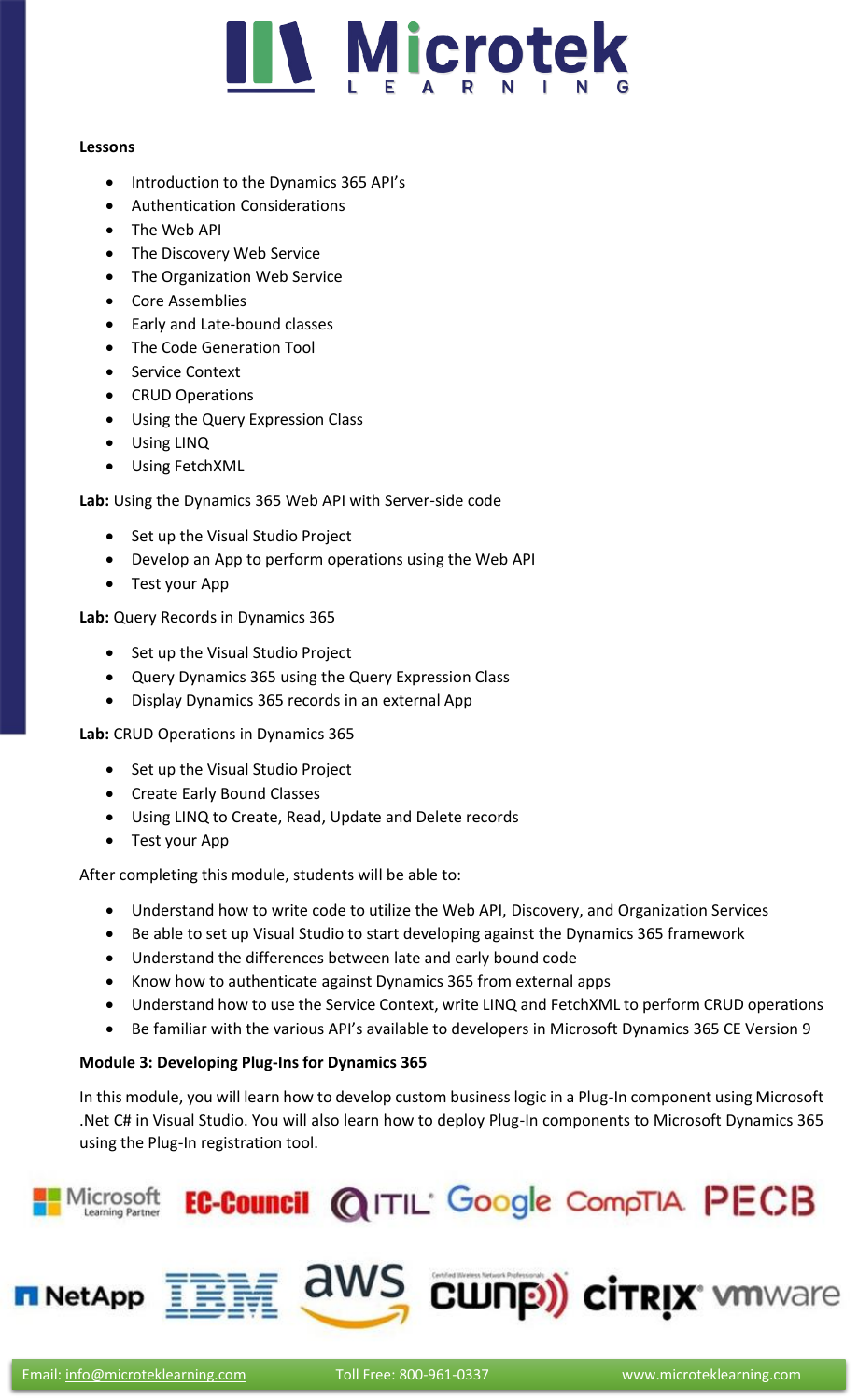

#### **Lessons**

- Introduction to Plug-Ins
- Writing Plug-In Code
- Using the Plug-In Registration Tool
- Debugging Plug-Ins with the Plug-In Profiler
- Deploying Plug-Ins with Solutions

**Lab:** Create and deploy a Plug-In

- Customize Dynamics 365
- Set up the Visual Studio Project
- Create a Plug-In
- Sign and Build the Assembly
- Deploy a Plug-In using the Plug-In Registration Tool
- Test your Plug-In
- Debug Plug-In code using the Plug-In Profiler Tool

After completing this module, students will be able to:

- Know how to set up a Visual Studio project to start creating a custom Plug-In component
- Be familiar with the process to write, deploy and test Plug-In code in Visual Studio
- Use the Plug-In Registration Tool to deploy a Plug-In to the Dynamics 365 Framework
- Debug issues with Plug-In code using the Plug-In Profiler tool
- Understand how to deploy Plug-Ins to a production environment using Solutions
- Understand the need for custom business logic and Plug-In's in Microsoft Dynamics 365 CE Version 9

# **Module 4: Developing Custom Workflow Activities**

In this module, you will learn how to develop a custom Workflow Activity using Microsoft .Net C# in Visual Studio. You will also learn how to use a custom Workflow Activity as a Workflow Step in Microsoft Dynamics 365.

# **Lessons**

- Introduction to Custom Workflow Activities
- Writing Custom Workflow Activity code
- Deploying a Custom Workflow Activity

**Lab:** Create a Custom Workflow Activity

- Set up the Visual Studio Project
- Create a Custom Workflow Activity
- Sign and Build the Assembly
- Deploy a Custom Workflow Activity
- Create a Workflow
- Test your Custom Workflow Activity





**NetApp** 

aws cunp) cirrix whware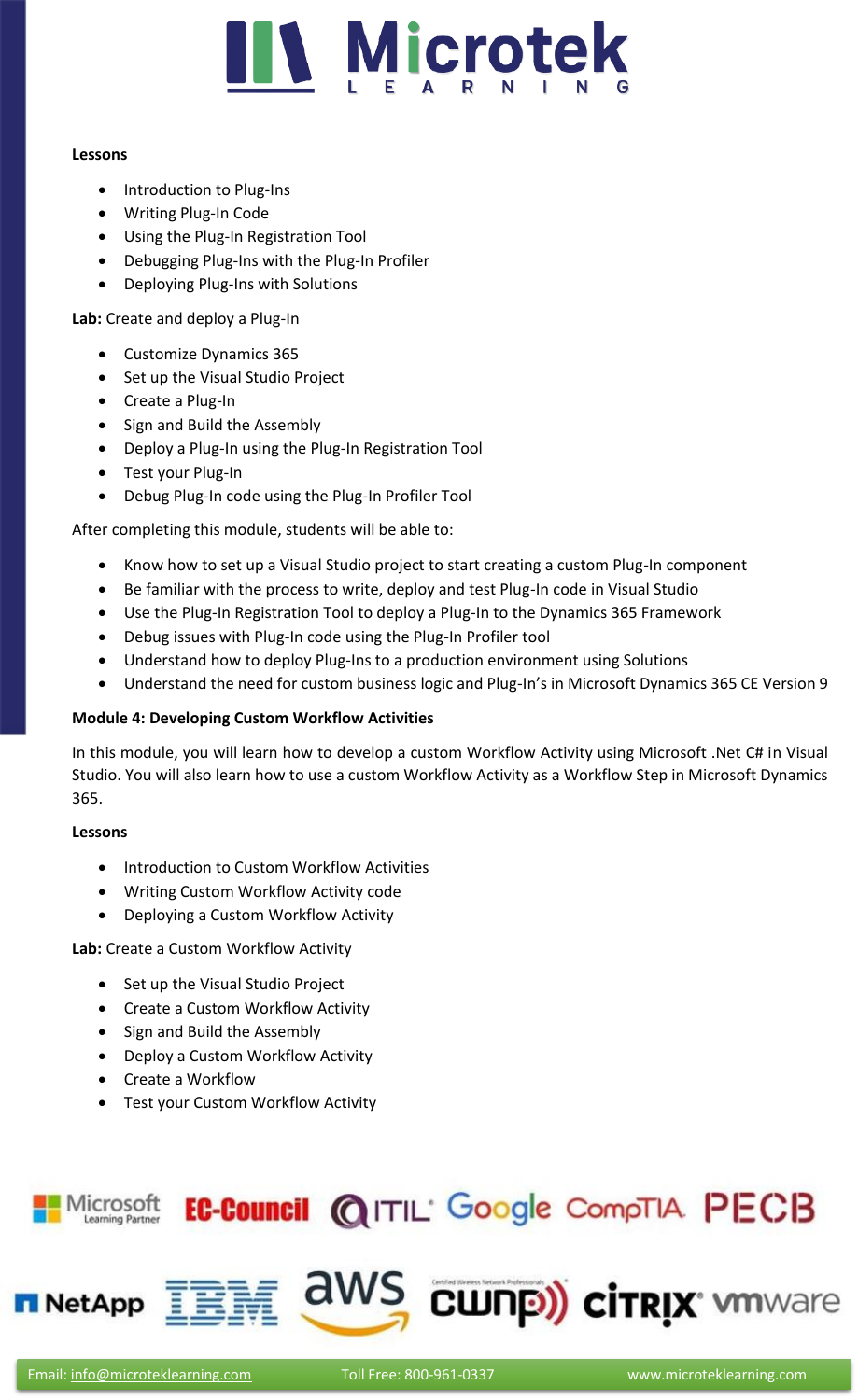# **N** Microtek

After completing this module, students will be able to:

- Know how to set up a Visual Studio project to start creating a custom Workflow Activity
- Be familiar with the process to create and deploy a custom Workflow Activity using the Plug-In Reg
- Understand how to use a custom Workflow Activity in Dynamics 365 Processes
- Understand the need for custom Workflow Activities in Microsoft Dynamics 365 CE Version 9

# **Module 5: Developing Client-side Code**

This module introduces the concepts of developing client-side code that works with the event-driven model in Microsoft Dynamics 365. You will also learn how to create and deploy client-side components using Web Resources that use the Web API to work with data in Microsoft Dynamics 365.

## **Lessons**

- Introduction to client-side coding
- The Dynamics 365 Event Driven Model
- Developing JavaScript Client-side code
- Using Web resources
- Client-side coding and the Web API

**Lab:** Writing a JavaScript Event Handler

- Write a JavaScript Function
- Create a JavaScript Web Resource
- Configure the Event Handler
- Test your JavaScript Code

**Lab:** Create and deploy a client-side Component

- Write Client-side code for the Web API
- Create a HTML Web Resources
- Customize Dynamics 365
- Test your client-side Component

After completing this module, students will be able to:

- Know how to write client-side code for the Dynamics 365 Event Model for Web and UCI Apps
- Be familiar with the concept of Web Resources and how to create HTML and JavaScript components
- Understand how to use authenticate and execute commands against the Web API using client-side code
- Understand the concept of client-side coding in Microsoft Dynamics 365 CE Version 9

# **Module 6: Developing for the United Client Interface**

This module looks at the relationship between Dynamics 365 and PowerApps and considers what a developer needs to know when extending a Unified Client Interface (UCI) App.



Microsoft